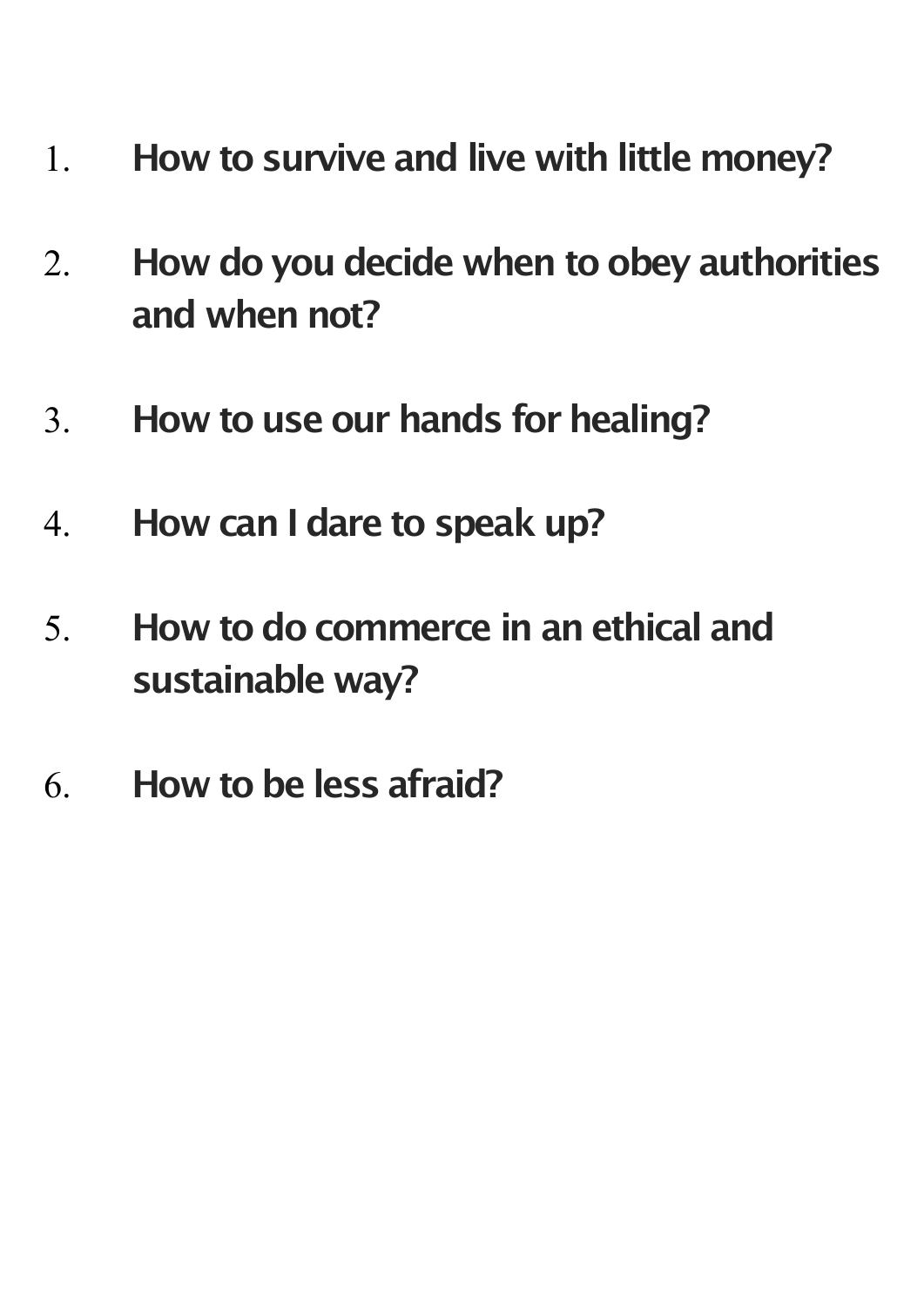- 7. **What could you teach you didn't learn in school?**
- 8. **What can we learn from our dreams?**
- 9. **How can I listen more and better?**
- 10. **What are interesting alternatives for representative democracy?**
- 11. **What rituals and practices do you know for mourning?**
- 12. **What would ethical housing look like?**
- 13. **How to live an erotic life?**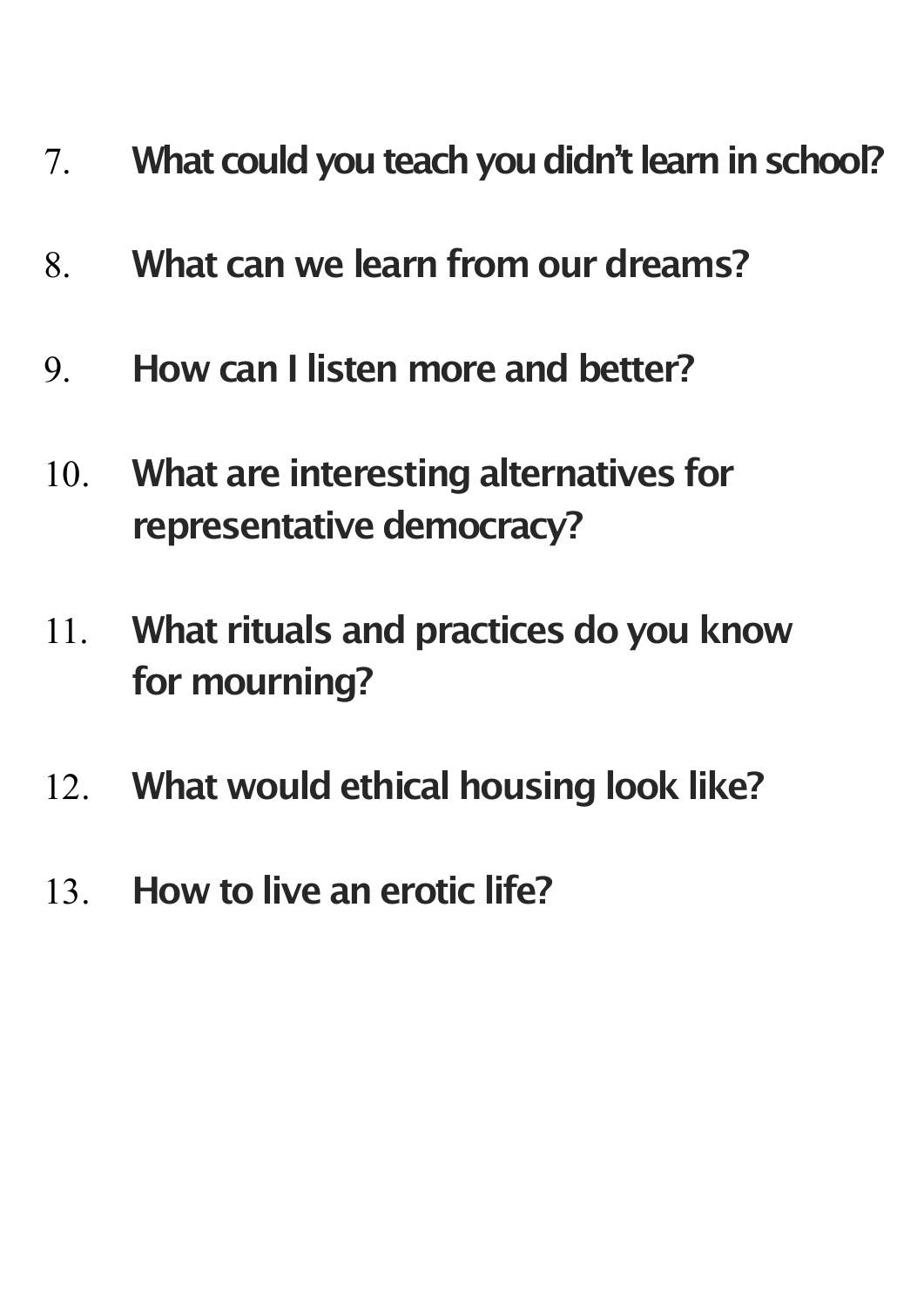- 14. **What should we never forget from the past?**
- 15. **How to dare to say no?**
- 16. **What are useful open source applications?**
- 17. **How to have more pleasure in life?**
- 18. **Who's your heroine?**
- 19. **How to resist power abuse?**
- 20. **Who taught you something you couldn't have learned at school, and what?**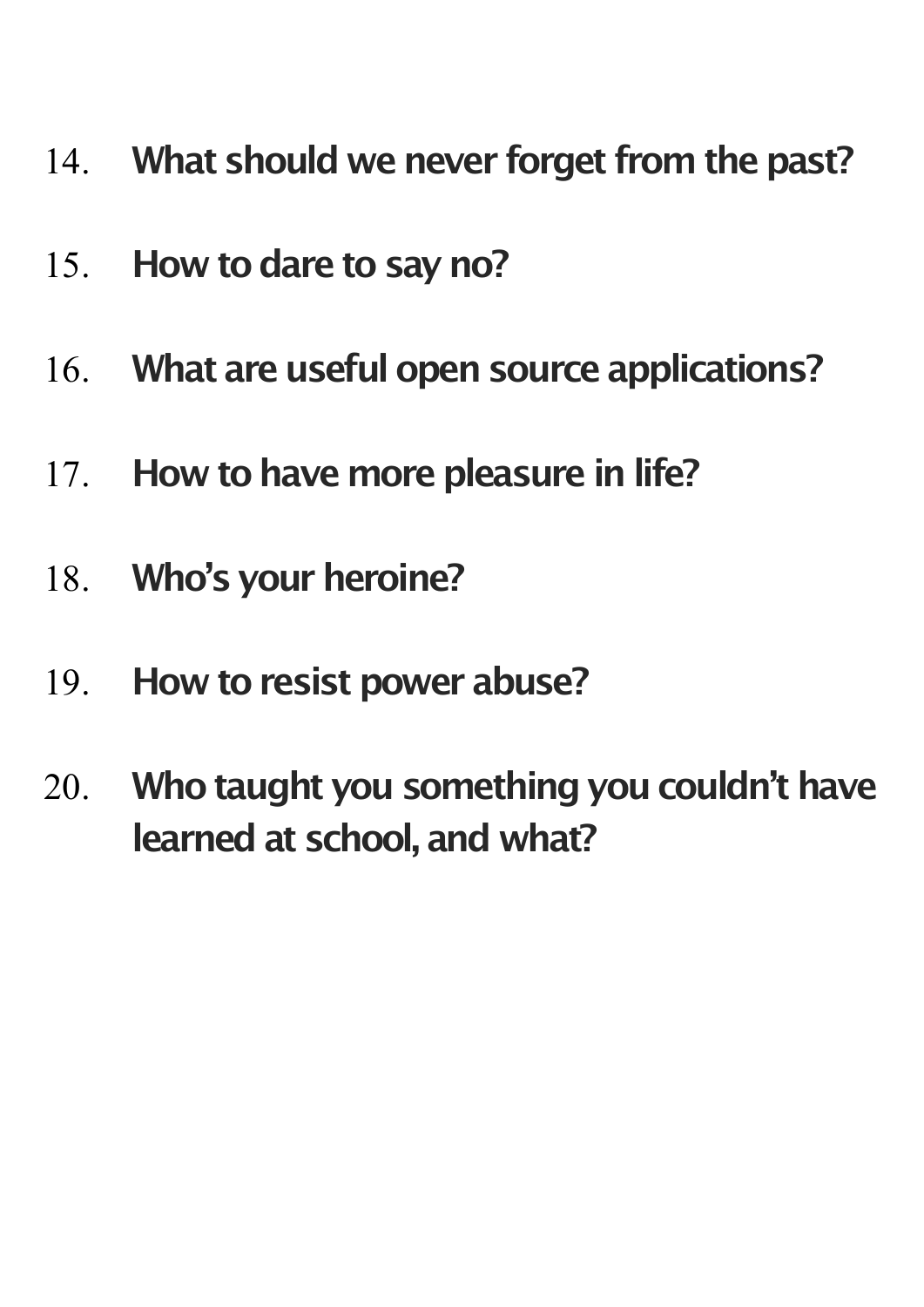- 21. **How to change your life drastically?**
- 22. **How to be a happy elderly person in this society?**
- 23. **What values of your culture(s) would you like to share?**
- 24. **How to make use of empty buildings?**
- 25. **How to live different relations than (serial) monogamy?**
- 26. **What place or country which you know well, deserves more attention?**
- 27. **How to fight structural discrimination? (based on gender, age, sexual orientation, class, race, physical abilities, bodily appearance, religion…)**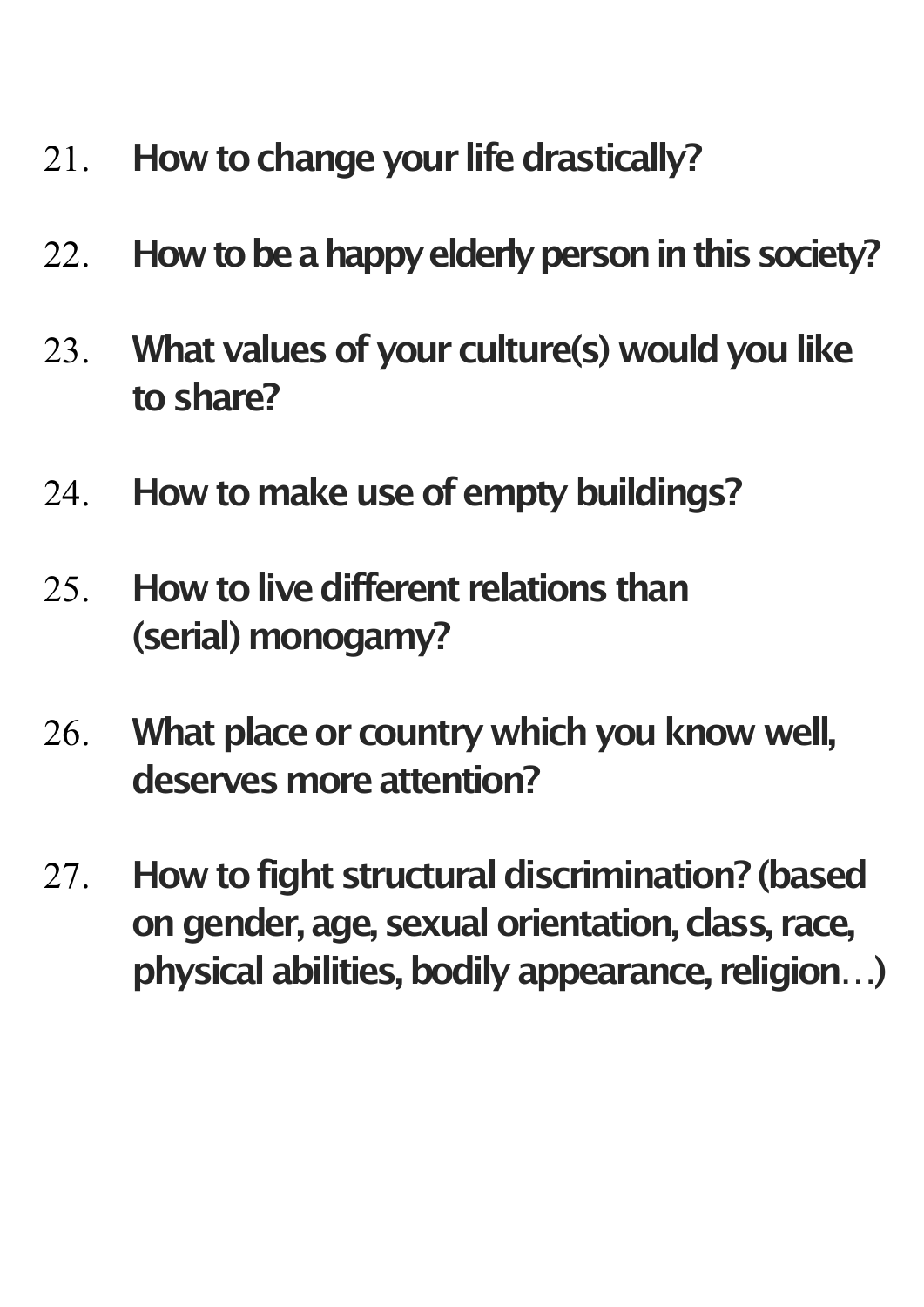- 28. **Which corner/fold of this city would you like to speak about?**
- 29. **How to create technologies that are ethically and ecologically just?**
- 30. **How can we learn to practice sexual consent?**
- 31. **How to claim political power, also when you're very young?**
- 32. **How to resist a toxic relation to social media?**
- 33. **How to develop a better relation with nature?**
- 34. **How to raise our children in a feminist way?**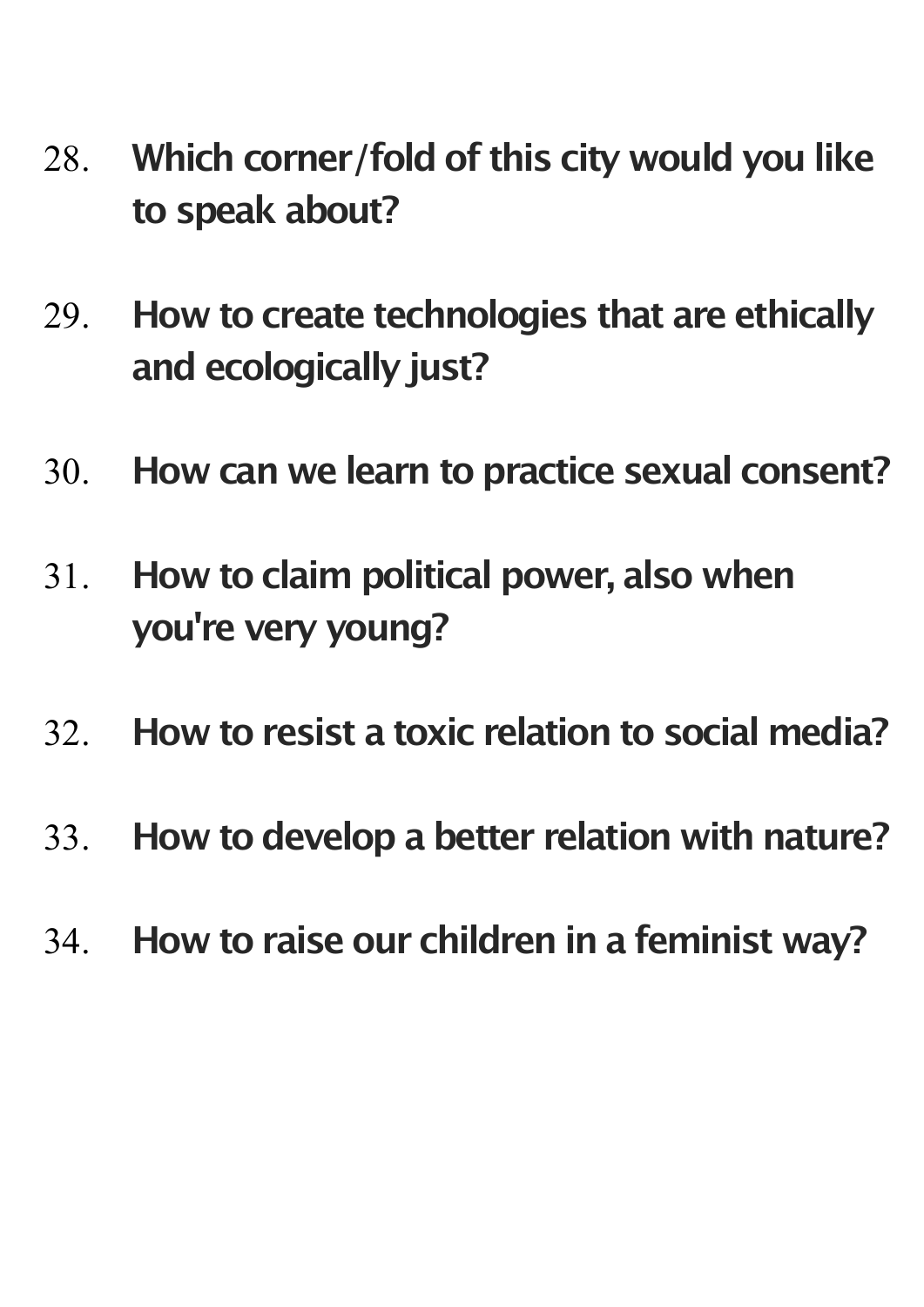- 35. **Which rituals from the past should we learn and take up again?**
- 36. **How to deal with addiction?**
- 37. **How to fight gentrification?**
- 38. **Which philosophy deserves more attention?**
- 39. **How to deal with a relation that is ending?**
- 40. **How to breathe better?**
- 41. **What can young people learn from old people?**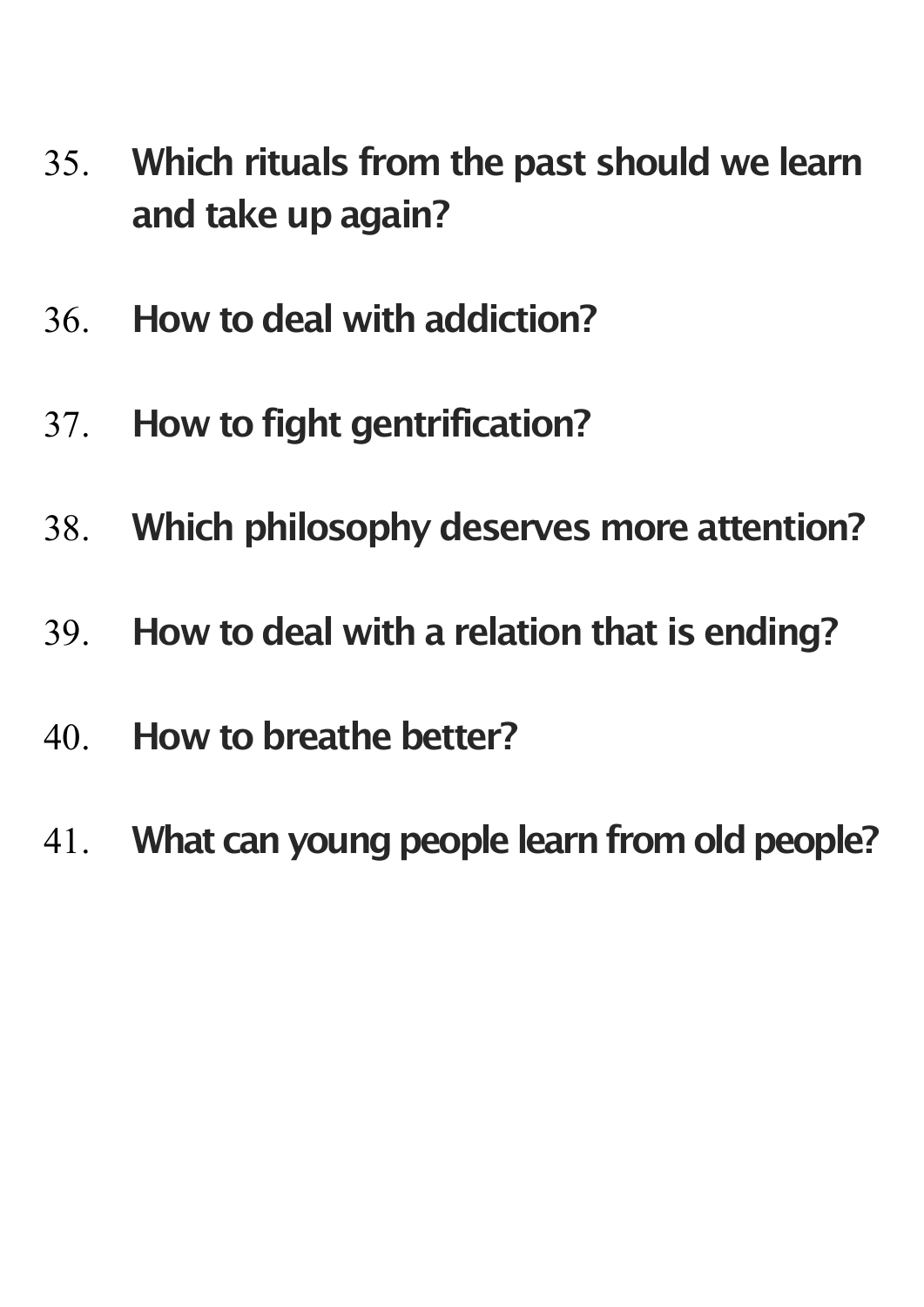- 42. **How to survive and live as a single parent?**
- 43. **What are interesting alternatives to the dominant news-reporting?**
- 44. **How do trees perceive the world?**
- 45. **What would you like to learn you didn't learn in school?**
- 46. **How to live with depression?**
- 47. **What can old people learn from young people?**
- 48. **What to do if you feel like you're born with the wrong biological sex?**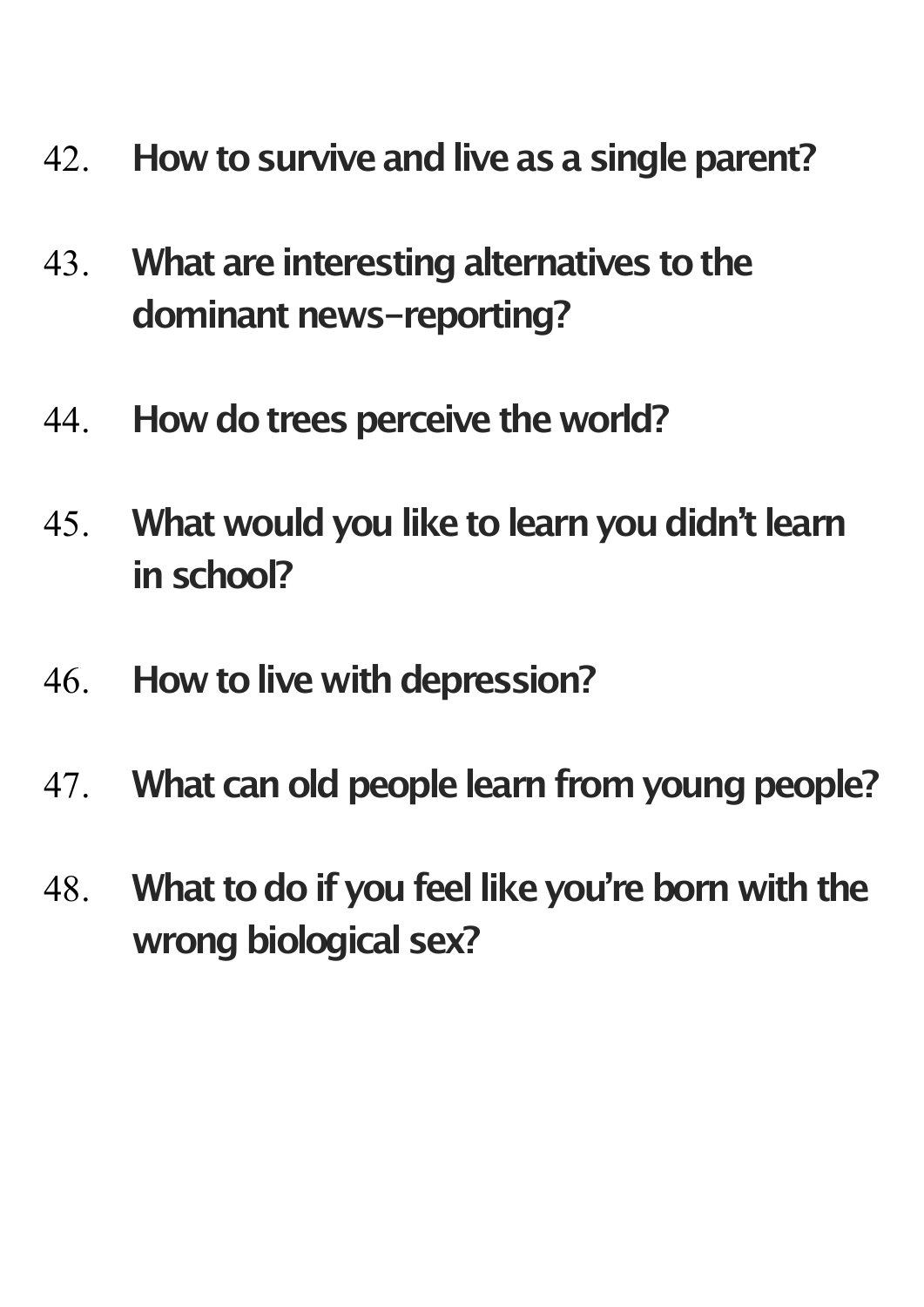- 49. **How to laugh more?**
- 50. **What kind of health- and care systems deserve more attention?**
- 51. **What do you learn from nature?**
- 52. **What scientific knowledge deserves more attention?**
- 53. **What are technologies we don't know enough about?**
- 54. **How to fight social injustice on a daily basis?**
- 55. **How to stay engaged in a relationship (friendship/family/romance)?**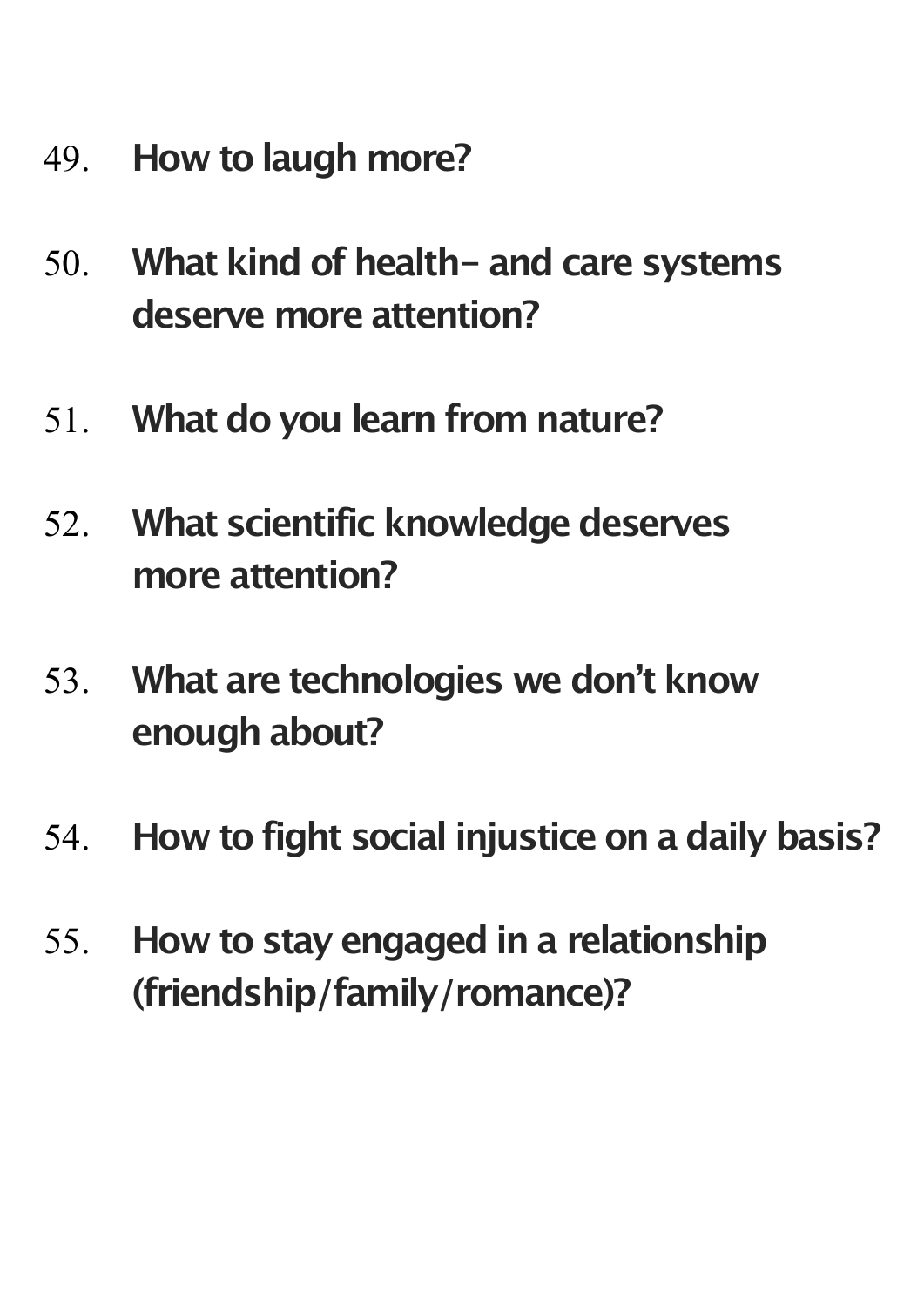- 56. **What do you do with your craziness?**
- 57. **How would history look like when it would have been written by womxn?**
- 58. **What are interesting decision making processes?**
- 59. **How to achieve affordable housing conditions?**
- 60. **How to use our senses better?**
- 61. **How can different generations live together in a meaningful way?**
- 62. **Do you speak a language that is disappearing?**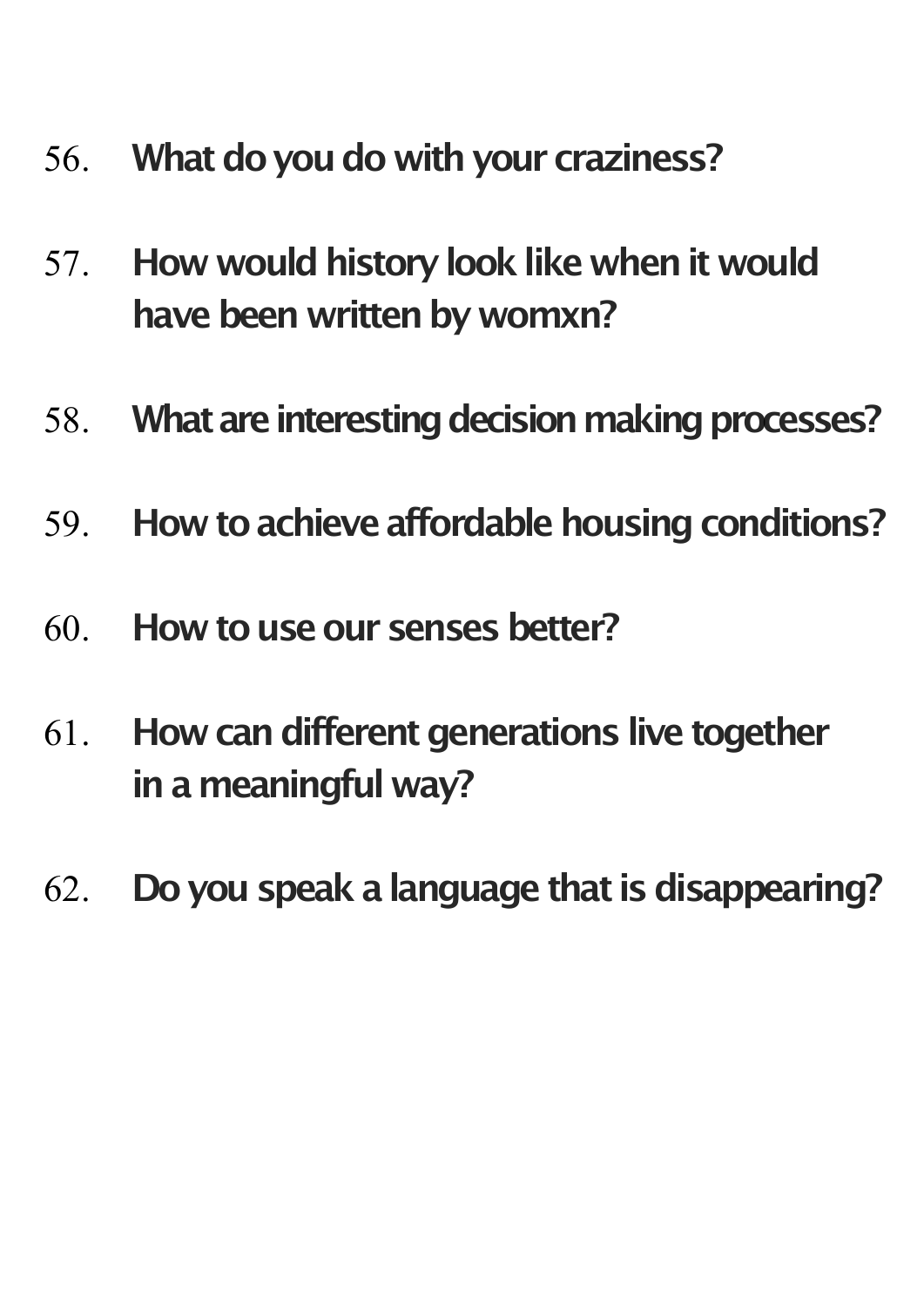- 63. **How to raise children to become loving human beings?**
- 64. **Do you know witches?**
- 65. **How to get to know your own body better?**
- 66. **How to conceive of time in a non-normative way?**
- 67. **How can people peacefully coexist?**
- 68. **How to defend myself as a womxn?**
- 69. **What justice system seems most fair to you?**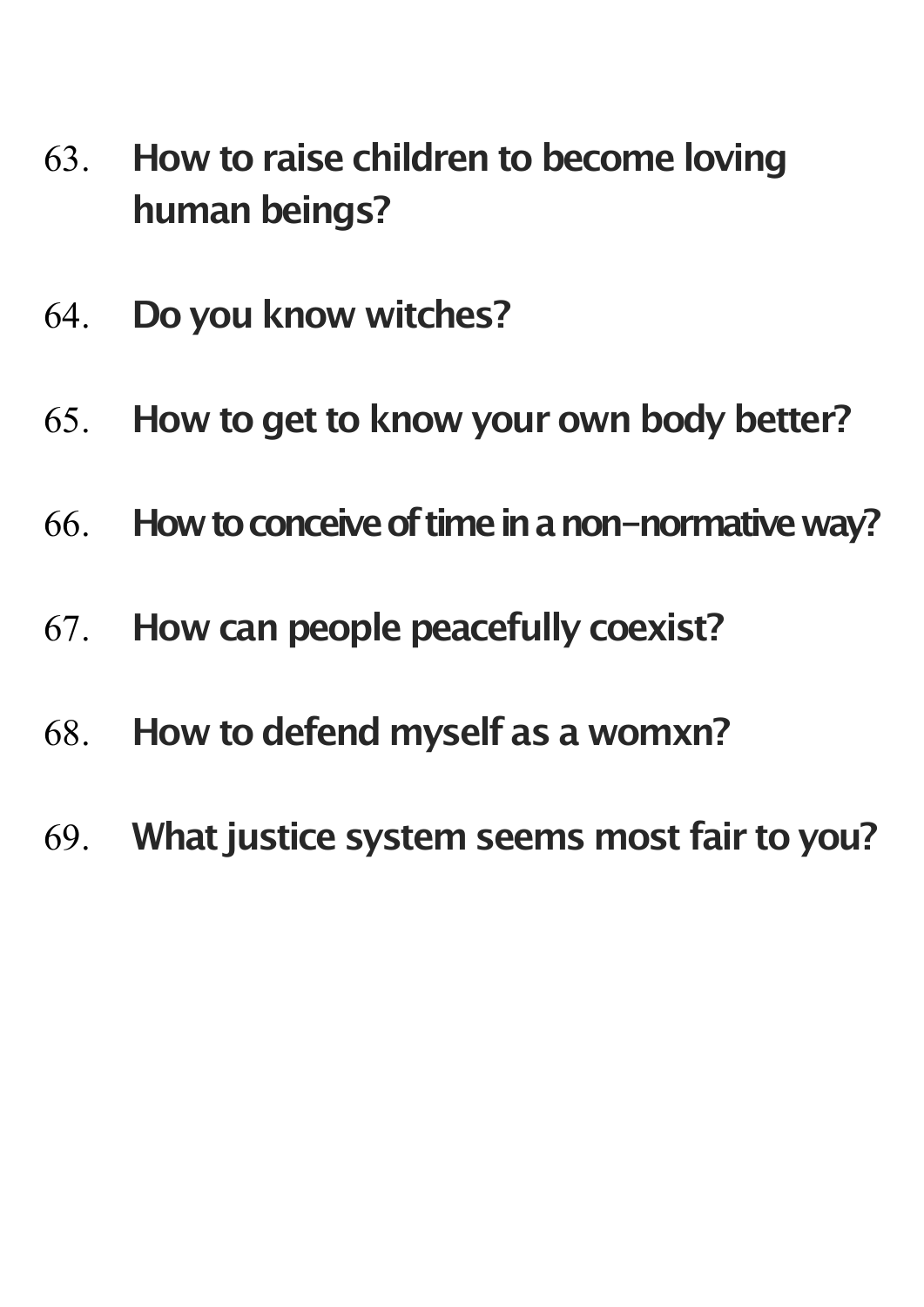- 70. **How to dress in an ethical way?**
- 71. **How can we eat without harming the earth?**
- 72. **How can technology bring a better life quality to all beings?**
- 73. **What are your experiences with and remedies against pains related to womanhood (period and pre-menstrual pain, menopause, etc.)**
- 74. **How to live non-normative family configurations?**
- 75. **How do I start a revolution?**
- 76. **How to learn empathy?**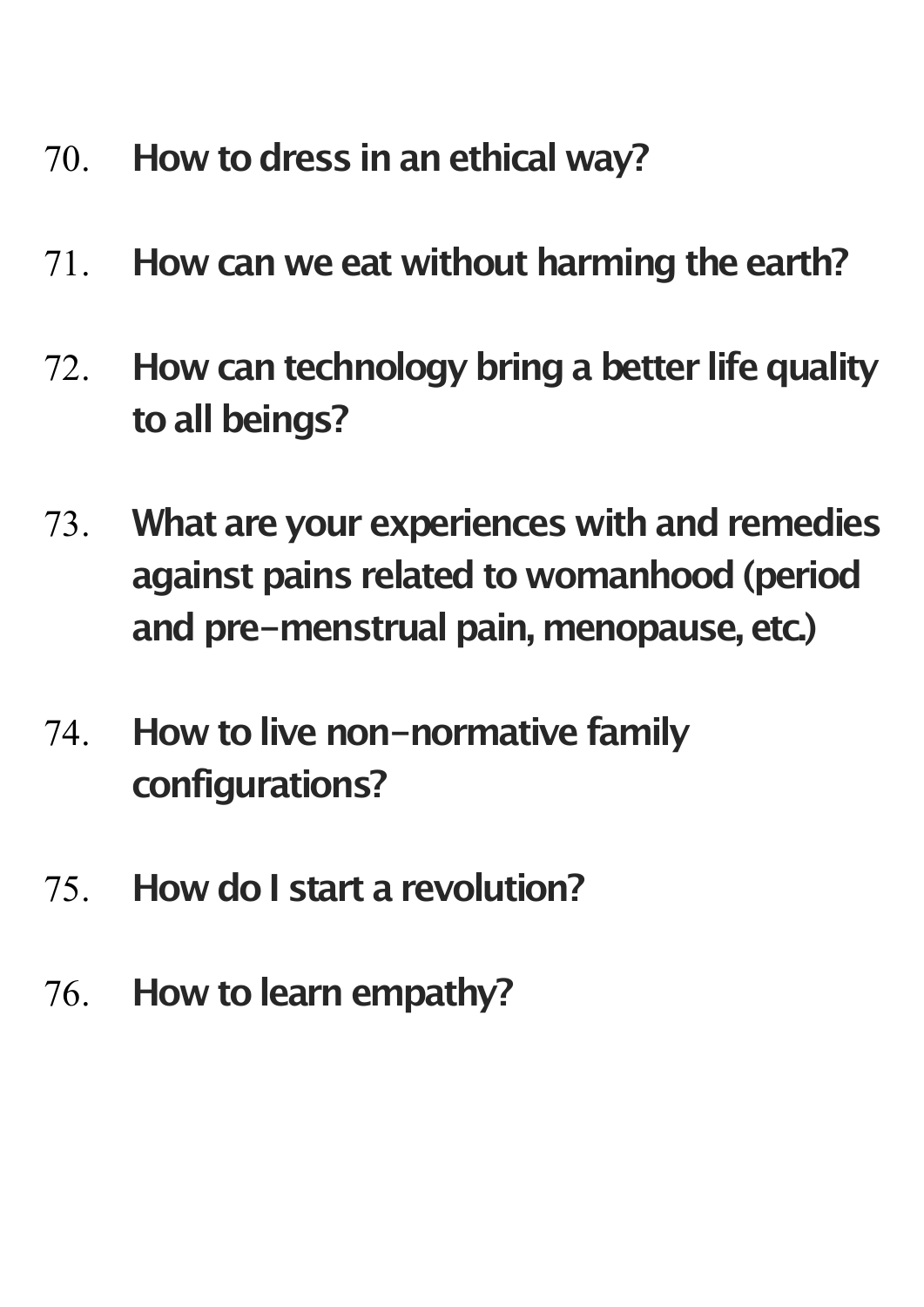- 77. **Can you speak an animal language?**
- 78. **How to stop police brutality?**
- 79. **How can we better organize mobility?**
- 80. **What are alternatives to capitalism?**
- 81. **Could we learn something from your family history?**
- 82. **How to come out as LGTBQI+?**
- 83. **How to make it through a lockdown?**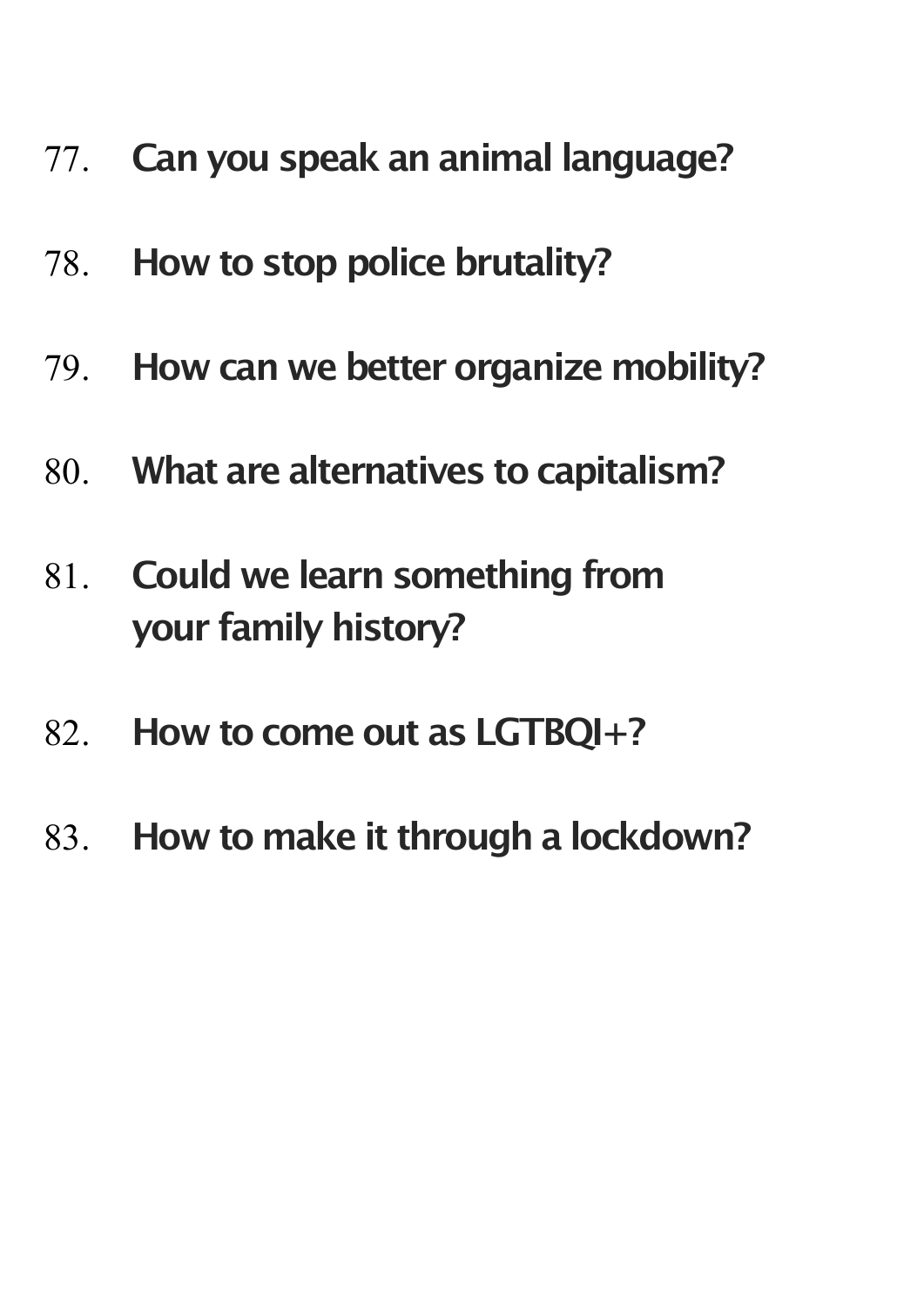- 84. **How to empower oneself through finding your own style?**
- 85. **Who really rules the world?**
- 86. **How to heal yourself?**
- 87. **How to act when I witness aggression/violence?**
- 88. **How do you communicate with non-humans?**
- 89. **How to decolonize our society, culture and mindset?**